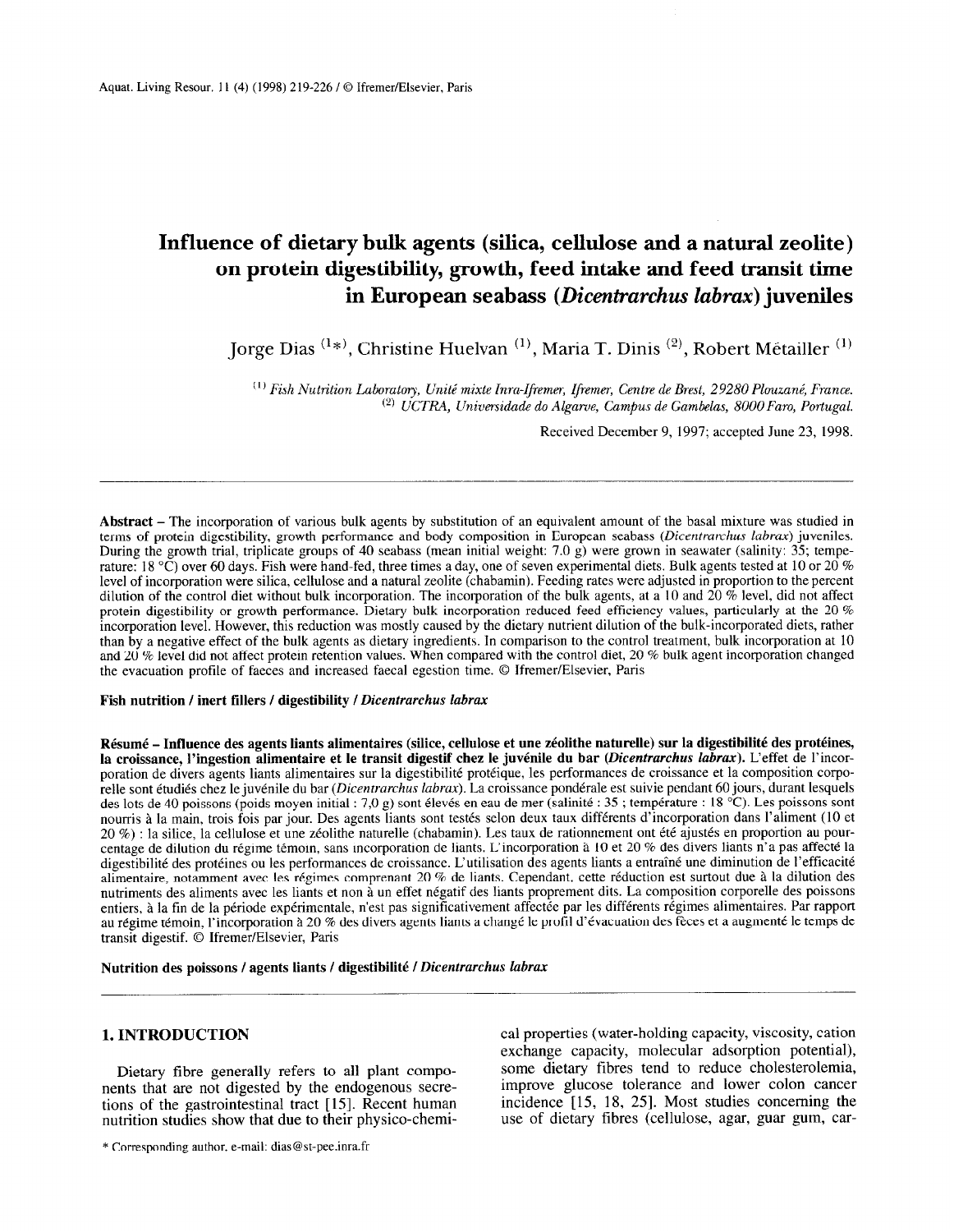boxymethylcellulose, alginate, carrageenan) by fish reported a growth depression and a reduction of feed intake when the fibre incorporation level exceeded 10 % [lo, 14, 24, 321. Moreover, the incorporation of alginate and guar gum in rainbow trout diets lowered the digestibility of protein and lipid [36]. However, there are some studies with seabass [l] and rainbow trout [5] in which high dietary levels of cellulose (15- 30 %) did not affect growth performance. These contradictory results suggest that there may be species differences in terms of digestion and gastric emptying rates, which affect feed intake and the utilization of nutrients [23], thus conditioning the overall growth performance.

Being indigestible, thus nutritionally unavailable, dietary fibres have been mainly used as non-nutritive fillers or dietary binders in fish feeds. In animal nutrition, besides fibres, other inert substances such as silicates (bentonites, zeolites, kaolin, diatomides, cement kiln dust) have also been used as non-nutritive fillers [ll, 13, 19, 26, 271. However, the dietary use of bulk agents (nutritionally unavailable substances) presents a major drawback in terms of environmental protection as they increase significantly total faecal losses.

In aquaculture, the main losses of a dietary nature are suspended solids originating both from uneaten and undigested feed and catabolic end products released as soluble wastes. The nutritional strategies for the reduction of such wastes include proper feeding practices and improved digestibility of feed [7, 171. In recent years, the use of nutrient and energy-rich diets in which ingredients with high fibre content or indigestible carbohydrates are reduced or eliminated, has been promoted as it improves feed efficiency and reduces aquaculture effluent discharges [8]. However,

|  |  | Table I. Ingredients and composition of the experimental diets. |  |  |
|--|--|-----------------------------------------------------------------|--|--|
|  |  |                                                                 |  |  |

220 J. Dias et al.

even if paradoxical to the idea of reducing faecal wastes, the dietary use of some bulk agents may increase faeces cohesion, thus enhancing the efficiency of the suspended solids removal systems. Moreover, due to their high cation exchange capacity for  $NH<sub>4</sub>$ , dietary zeolites may play an important role in reducing effluent ammonia levels.

The dietary use, at 10 and 20 % level of supplementation, of various bulk agents was studied in terms of protein digestibility, growth performance and body composition in European seabass (Dicentrarchus *labrax*) juveniles. Complementary studies on voluntary feed intake and feed egestion time were also performed.

### 2. MATERIAL AND METHODS

### 2.1. Experimental diets

A control diet was formulated to contain 56 % crude protein and 13 % fat. By substitution of an equivalent amount of the control mixture, six other diets were produced, in which silica (S), cellulose (C) and a natural zeolite (Z) were incorporated as bulk agents at 10 and 20 % level (table I). All ingredients were finely ground  $\approx 800 \,\text{\mu m}$ ), mixed and pelletized wet (screen diameter: 4.5 mm) using a Hobart meat grinder. Pellets were then dried in a forced air dryer at 80 °C for 10 min so that the moisture content was reduced to less than 10 %. The pellets were sieved to obtain particles with graded diameters (2–3 and 3–4 mm) which were used according to fish size. In diets used to measure protein digestibility and feed egestion time, 2 % chro-

| Ingredients of Control mixture $(\%)$ |         |                 |                          |                          |                   |      |      |
|---------------------------------------|---------|-----------------|--------------------------|--------------------------|-------------------|------|------|
| Fish meal                             | 72.6    |                 |                          |                          |                   |      |      |
| Cooked potato starch                  | 15.0    |                 |                          |                          |                   |      |      |
| Cod liver oil                         | 4.6     |                 |                          |                          |                   |      |      |
| Soy lecithin                          | 1.0     |                 |                          |                          |                   |      |      |
| Sodium alginate                       | 4.0     |                 |                          |                          |                   |      |      |
| Choline 50 $%$                        | 0.6     |                 |                          |                          |                   |      |      |
| Vitamin mix <sup>1</sup>              | 1.0     |                 |                          |                          |                   |      |      |
| Vitamin C                             | 0.2     |                 |                          |                          |                   |      |      |
| Mineral $\text{mix}^{-1}$             | 1.0     |                 |                          |                          |                   |      |      |
| <b>Experimental Diets</b>             | Control | Z <sub>10</sub> | Z <sub>20</sub>          | S <sub>10</sub>          | S <sub>20</sub>   | C10  | C20  |
| Control mixture                       | 100.0   | 90.0            | 80.0                     | 90.0                     | 80.0              | 90.0 | 80.0 |
| Zeolite $^2$                          | -       | 10.0            | 20.0                     | —                        | -                 | -    |      |
| Silica $3$                            |         | ÷               |                          | 10.0                     | 20.0              | -    |      |
| Cellulose <sup>4</sup>                |         | -               | $\overline{\phantom{0}}$ | $\overline{\phantom{a}}$ | $\qquad \qquad -$ | 10.0 | 20.0 |
| Proximate analyses (% dry matter)     |         |                 |                          |                          |                   |      |      |
| Crude protein                         | 55.6    | 50.2            | 43.7                     | 49.8                     | 43.5              | 50.5 | 43.8 |
| Fat                                   | 13.5    | 11.8            | 10.5                     | 11.7                     | 10.6              | 11.7 | 10.6 |
| Ash                                   | 13.3    | 21.3            | 28.4                     | 21.7                     | 29.3              | 11.8 | 10.6 |
|                                       |         |                 |                          |                          |                   |      |      |

<sup>1</sup> Formulation according to NRC (1981).  $\Gamma$  Chandration according to  $\text{NRC}$  (1981).

 $\sim$  Chabannu J 160, infinitials de la  $\mu$ 

 $3$  Roquette Frères, Lestrem, France.<br> $4$  Touzart et Matignon, Vitry-sur-Seine, France.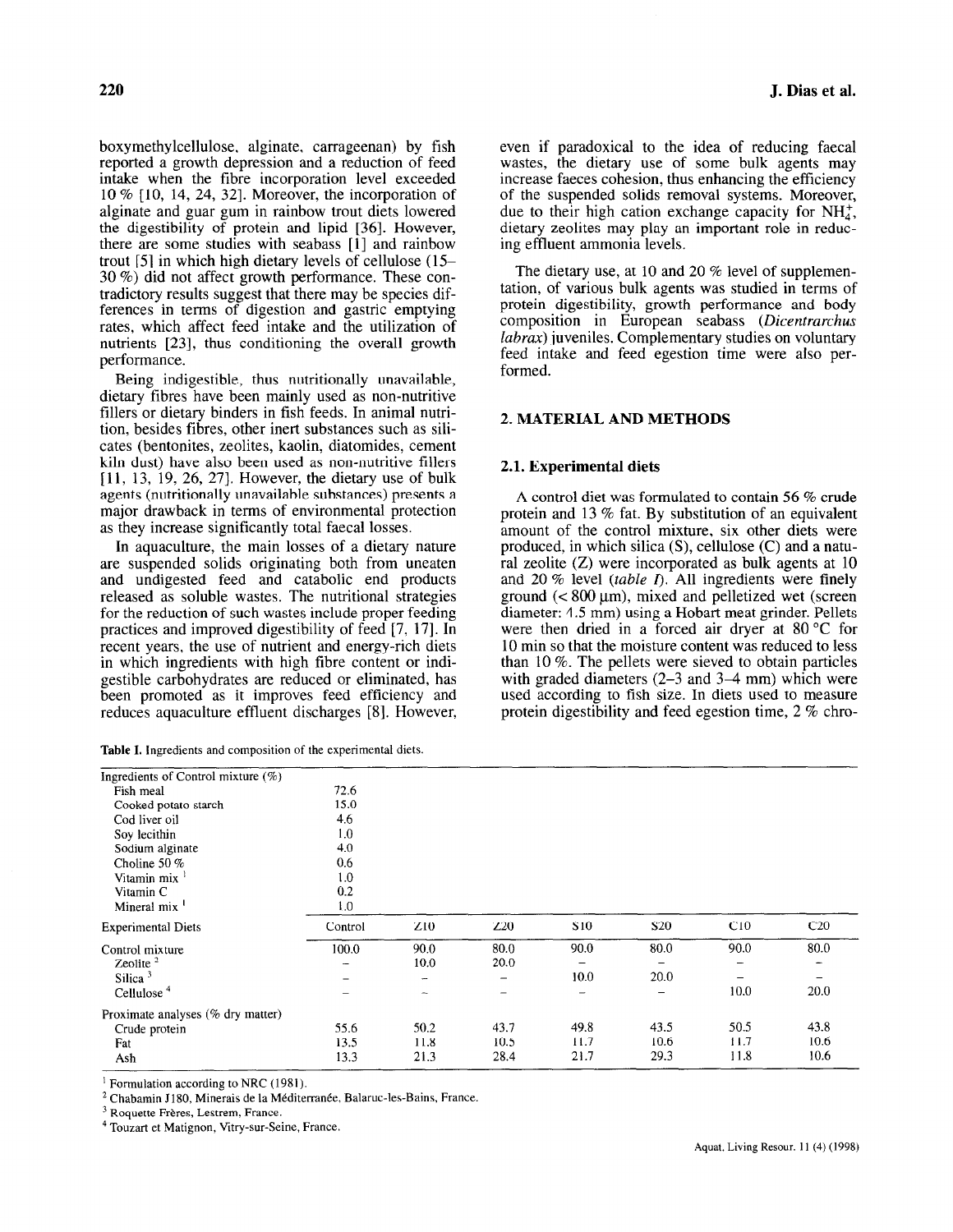### Influence of dietary bulk agents in European seabass 221

mic oxide was incorporated by substitution of an equivalent quantity of fish meal.

### 2.2. Protein digestibility measurements

Homogeneous groups of 25 seabass (mean body weight: 50 g) were used to determine in triplicate the apparent digestibility coefficients (ADC) of the dietary protein by the indirect method, using 2 % chromic oxide as an inert tracer. Fish were stocked in circular tanks with a conical bottom (volume: 60 L; water-flow rate:  $4 \text{ L-min}^{-1}$ ) supplied with seawater (temperature:  $18 \pm 1$  °C; salinity: 35; dissolved oxygen above 7 mg $L^{-1}$ ). Following a 2-week period of adaptation to rearing conditions and experimental diets, faeces were collected over 10 days by the continuous filtration system developed by Choubert et al. [9]. After daily collection, faeces were frozen at  $-20$  °C. Pooled faeces from each group of fish were freeze-dried prior to analysis. ADC of the dietary protein was calculated using the formula reported by Maynard and Loosli [20].

### 2.3. Growth trial

Twenty-one homogeneous groups  $(3$  replicates  $\times$ 7 diets) of 40 seabass (mean initial weight:  $7.1 \pm 0.2$  g) were stocked in square tanks  $(50 \times 50 \times 25 \text{ cm})$ ; volume: 50 L) supplied with a continuous flow of gravel-filtered seawater (water-flow rate:  $2 \text{ L-min}^{-1}$ , salinity: 35; temperature:  $18 \pm 1$  °C). A 12/12 h fluorescent light/dark cycle was used. For over 60 days, fish were hand-fed three times a day (09:00, 14:00, 18:00 h) one of the experimental diets. Feed intake was recorded throughout the experimental period. The feeding rate adopted for fish fed the control diet was 2 % of body weight, which is a level below satiation. To provide all fish groups with an equivalent nutrient intake and assuming that bulk agents were nutritionally unavailable, the feeding rates of fish fed the bulkincorporated diets were adjusted in proportion to the percent dilution of the control diet. To follow growth and feed utilization, fish were counted and group weighed every two weeks. At the beginning of the experiment, 15 fish from the initial stock were sampled for whole-body composition analysis. At the end of the trial, 5 fish per group were sampled for the same purpose. Additionally, the liver and viscera from 5 fish per group were excized and weighed for the determination of hepatosomatic and viscerosomatic index.

### 2.4. Feed consumption trials

Two experiments were conducted to evaluate the effect of bulk agents' incorporation on voluntary feed intake. In the first trial, voluntary feed intake was analysed in relation to the different nutrient density of the diets. After an adaptation period, triplicate groups of 44 juvenile seabass (mean body weight: 26 g) were fed  $\frac{1}{2}$ with one of the following distance of the  $\frac{1}{2}$ with one of the following ulets, control,  $\omega_{\text{av}}$ ,  $\omega_{\text{av}}$ C20. Fish were grown in cylindro-conical tanks (volume: 60 L; water-flow rate: 4 L-min<sup>-1</sup>). Water temperature was maintained at  $18 \pm 1$  °C. During two weeks, fish were fed a fixed ration, largely in excess, that was distributed by hand once a day (09:OO h). During and after feeding, unconsumed feed was collected for 30 min by the continuous filtration system [9]. Daily voluntary feed intake was quantified on a dry matter basis. Fish were group weighed at the beginning and at the end of the trial.

As a complementary study on feed consumption aspects, a preliminary trial was done to test the palatability of the various diets. The experimental diets tested in this trial were control, ZlO, SlO and ClO. In order to reduce the effect of the different nutrient densities of the diets on feed intake, every two days the diet offered to each fish group was randomly changed. All other rearing conditions and experimental procedures to determine daily voluntary feed intake were similar to those referred to in the previous trial.

#### 2.5. Feed transit time trial

In this study, feed egestion time was measured by the time course of elimination of single specific meal. It is difficult to determine the precise moment from which all the faeces from one particular meal are expelled without affecting the fish's feeding habits, as faeces egestion period generally lasts more than 24 h. Thus, the faeces originated by a specific meal were identified by alternatively feeding fish an identical diet with or without chromic oxide incorporation as an inert tracer. Green coloured faeces were then easily identifiable. Fish, experimental diets and rearing conditions used in this study were identical to those presented in the first feed consumption trial. Fish were fed one single meal of the diets with chromic oxide, feed intake was quantified as described above and approximately 30 min after feeding, collection of faeces by the Choubert et al. system [9] was initiated. Hourly, the green faeces collected from each tank were weighed and their dry matter content determined. The previous day and the day after faeces collection, fish were fed the same diets but without chromic oxide incorporation.

### 2.6. Analytical methods

Chemical composition analysis of the diets, faeces and whole fish was made using the following procedures: dry matter by drying at  $105^{\circ}$ C for 24 h; ash by combustion at 550  $^{\circ}$ C for 12 h; crude protein (micro-Kjeldhal;  $N \times 6.25$ ) and fat by dichloromethane extraction (Soxhlet). Chromic oxide was determined according to Bolin et al. [2], after perchloric acid digestion.

#### 2.7. Statistical analysis

Data are presented as means  $\pm$  standard deviation. To test differences between dietary treatments, all data were directled to operation of *wallenge* and analysis of variance and were subjected to one-way analysis of variance and when considered appropriate, means were compared with the Student-Newman-Keuls multiple range test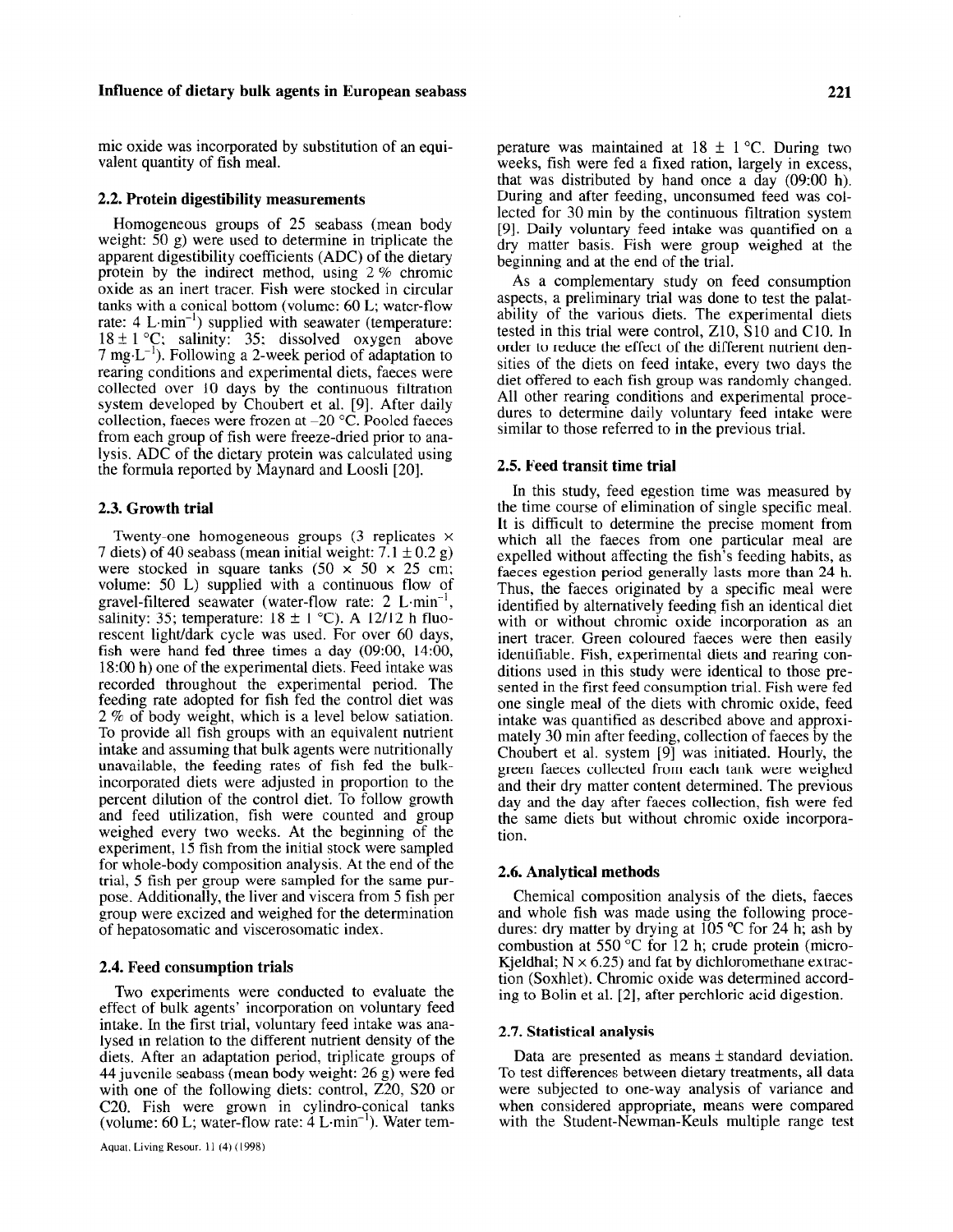[38]. Statistical significance was tested at a 0.05 probability level. All statistical tests were performed using the SAS statistical package [28].

# 3. RESULTS

### 3.1. Protein digestibility

Data on the apparent digestibility coefficients (ADC) of protein in the experimental diets are reported in table  $II$ . The dietary incorporation of the various bulk agents, at 10 and  $20\%$  level, did not significantly affect protein digestibility.

Table II. Apparent digestibility coefficients (ADC) of dietary protein.

| Diets           | Protein ADC $(\%)$ |  |  |  |  |  |
|-----------------|--------------------|--|--|--|--|--|
| Control         | $91.2 \pm 0.8$     |  |  |  |  |  |
| Z <sub>10</sub> | $91.6 \pm 0.1$     |  |  |  |  |  |
| Z <sub>20</sub> | $91.9 \pm 0.3$     |  |  |  |  |  |
| S <sub>10</sub> | $91.0 \pm 0.4$     |  |  |  |  |  |
| S <sub>20</sub> | $89.7 \pm 0.3$     |  |  |  |  |  |
| C10             | $90.1 \pm 0.2$     |  |  |  |  |  |
| C <sub>20</sub> | $90.6 \pm 0.4$     |  |  |  |  |  |

## 3.2. Growth performance and whole-body composition

Data on growth performance, feed and protein utilization and whole-body composition of seabass fed the different experimental diets are reported in *table III*. Specific growth rate (SGR) values ranged from 1.14 to 1.23 and neither daily weight gain nor growth rates were affected by bulk incorporation. The best feed:gain ratio (FGR) value was observed for seabass fed the control diet (1.26). The use of dietary bulk

agents negatively affected FGR, particularly at the highest level of incorporation where FGR values ranged from 1.42 to 1.63. However, if the percent nutrient dilution of the bulk-incorporated diets is taken into account, corrected FGR values did not differ significantly  $(P < 0.05)$  among experimental treatments, with values varying between 1.23 and 1.39. In comparison to fish fed the control diet, bulk incorporation at 10 and 20 % levels did not affect protein retention (as  $\%$  of intake), which ranged between 25.7 and 28.6  $\%$ . In terms of whole-body composition, crude protein and ash content did not vary significantly between experimental treatments nor between fish at the beginning and end of the experiment. At the end of the growth trial, seabass from all experimental treatments had a lower water content and a higher fat content at the whole-body level. The hepatosomatic index (HSI) varied from 2.1 to 1.6 % and bulk incorporation tended to reduce HSI values. Visceral fat represented between 3.8 to 4.5 % of body weight. Some statistical differences were found in terms of HSI and viscerosomatic index (VSI), although they were not clearly attributable to any dietary changes.

## 3.3. Voluntary feed intake

The results of the first feed consumption trial relating the voluntary feed intake (VFI) of fish with the nutrient density of the diets are shown in  $figure\ I$ . The VFI of fish fed the control diet  $(1.31 \% \text{ of initial body})$ weight per day) was significantly lower than the values obtained for the 20  $\%$  bulk incorporated diets (1.45, 1.47 and 1.51 % for diets S20, 220 and C20 respectively). However, if the percent nutrient dilution is taken into account, corrected VFI values do not differ between experimental treatments.

Table III. Effects of dietary bulk agents incorporation on growth performance, feed utilization efficiency and whole-body composition in juvenile seabass grown over 60 days at 18 °C (initial mean body weight:  $7.1 \pm 0.2$  g).

|                                                   |                   | Control           | Z <sub>10</sub>      | Z <sub>20</sub>   | S10               | S <sub>20</sub>      | C10                  | C20               | Pooled SE |
|---------------------------------------------------|-------------------|-------------------|----------------------|-------------------|-------------------|----------------------|----------------------|-------------------|-----------|
| Final mean body weight (g)                        | 15.8              | 15.9              | 14,8                 | 15.3              | 14.3              | 15.4                 | 15.2                 | 0.12              |           |
| Daily weight gain (% IBW)                         |                   | 1.94              | 1.96                 | 1.91              | 1.92              | 1.74                 | 1.90                 | 1.95              | 0.017     |
| Specific growth rate (SGR)                        |                   | 1.23              | 1.23                 | 1.22              | 1.21              | 1.14                 | 1.21                 | 1.23              | 0.015     |
| Feed:Gain ratio (FGR) $^2$                        | 1.26 <sup>a</sup> | 1.42 <sup>b</sup> | $1.54$ <sup>c</sup>  | 1.54 <sup>c</sup> | 1.63 <sup>d</sup> | 1.43 <sup>b</sup>    | 1.54 <sup>c</sup>    | 0.010             |           |
| Corrected FGR $3$                                 |                   | 1.26              | 1.27                 | 1.23              | 1.39              | 1.31                 | 1.29                 | 1.23              |           |
| Protein retention (as $%$ of intake) <sup>4</sup> | 28.2 <sup>b</sup> | $28.5^{b}$        | 28.6 <sup>b</sup>    | 25.7 <sup>a</sup> | $26.8^{ab}$       | 27.9 <sup>a</sup>    | 28.5 <sup>b</sup>    | 0.15              |           |
| Hepatosomatic index (HSI) <sup>5</sup>            | 2.10 <sup>a</sup> | $1.93^{ab}$       | $1.86$ <sup>ab</sup> | $1.78^{ab}$       | 1.60 <sup>o</sup> | $1.91$ <sup>ab</sup> | $1.80^{ab}$          | 0.028             |           |
| Viscerosomatic index $(VSI)$ <sup>6</sup>         |                   | 4.49 <sup>a</sup> | $3.90^{ab}$          | $3.95^{ab}$       | $3.82^{ab}$       | 3.75 <sup>b</sup>    | $3.94$ <sup>ab</sup> | $4.26^{ab}$       | 0.049     |
| Whole body composition                            | Initially         |                   |                      |                   |                   |                      |                      |                   |           |
| Moisture                                          | 65.7 <sup>a</sup> | 64.7 <sup>b</sup> | 64.0 <sup>b</sup>    | $64.2^{b}$        | 63.1 <sup>b</sup> | 63.2 <sup>b</sup>    | 64.2 <sup>b</sup>    | 64.2 <sup>b</sup> | 0.02      |
| Protein (% DM)                                    | 50.1              | 49.0              | 47.8                 | 47.8              | 46.9              | 46.5                 | 48.6                 | 48.0              | 0.04      |
| Fat $(\%$ DM)                                     | 34.7 <sup>b</sup> | 37.7 <sup>b</sup> | 37.8 <sup>b</sup>    | 38.0 <sup>b</sup> | 38.2 <sup>b</sup> | 38.0 <sup>b</sup>    | 37.7 <sup>b</sup>    | 38.0 <sup>b</sup> | 0.01      |
| Ash $(\%$ DM)                                     | 13.7              | 13.3              | 13.3                 | 12.8              | 13.3              | 13.3                 | 13.7                 | 13.1              | 0.29      |

Values are means ( $n = 3$ ). Values in the same row with different superscript letters are significantly different ( $P < 0.05$ ). values are incans  $(n - 3)$ , values in the same fow while directent super

 $20R$ :  $100 \times (10 \text{ m})$  drow weight  $-$  in

<sup>2</sup> FGR: dry feed intake/wet weight gain.<br><sup>3</sup> Values are corrected by the % nutrient dilution.  $\frac{1}{4}$  values are corrected by the  $\infty$  hument different.

 $\frac{1}{2}$  Howin return body where  $\frac{1}{2}$ 

<sup>5</sup> HSI:  $100 \times$  (liver weight/body weight).<br><sup>6</sup> VSI:  $100 \times$  (viscera weight/body weight).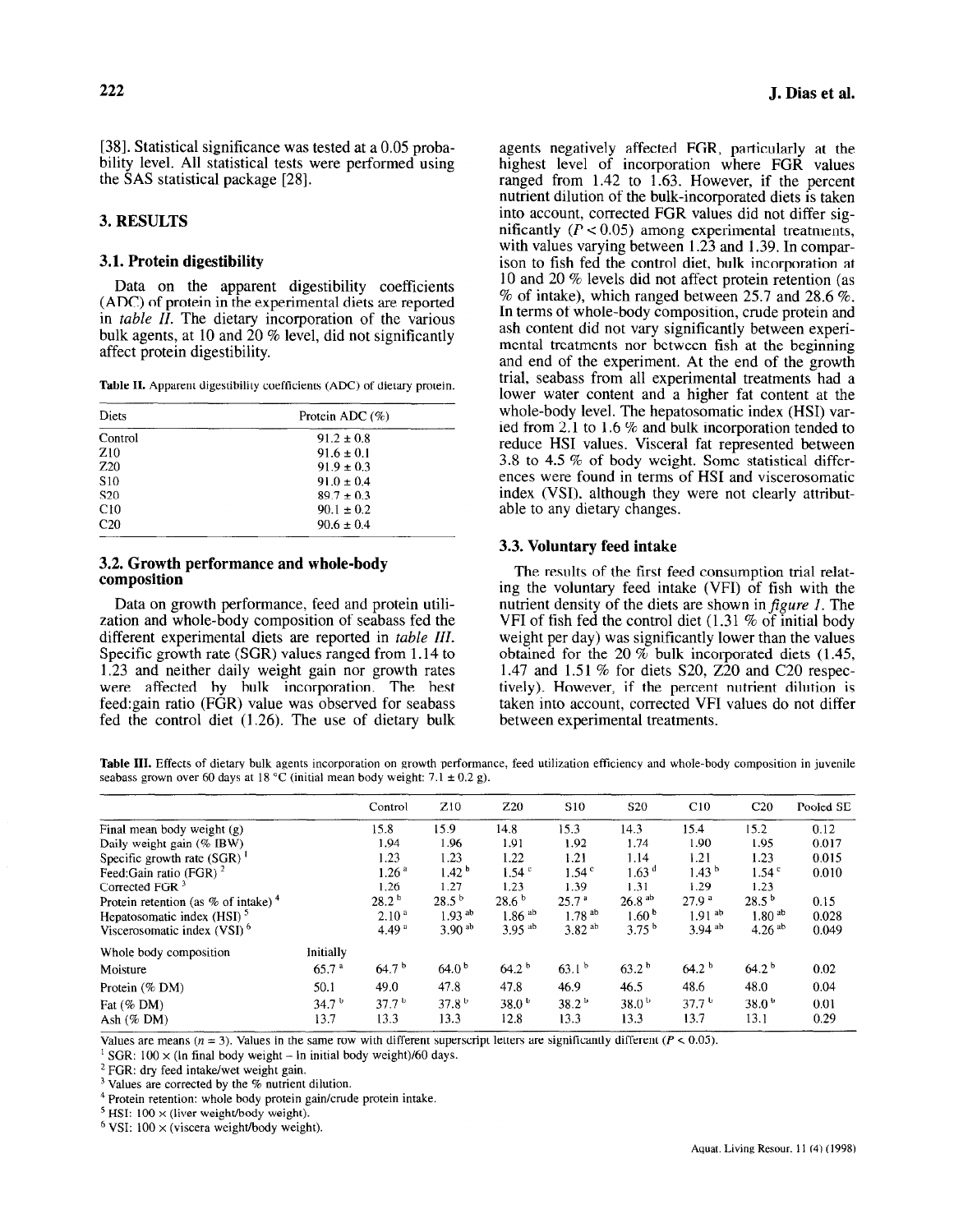

Figure 1. Voluntary feed intake of the various experimental diets as affected by their nutrient density. ABW: Average body weight; values with different superscript letters are significantly different ( $P < 0.05$ ).

The palatability properties of the various dietary bulk agents incorporated at 10 % level (second feed consumption trial) are shown in  $figure\ 2$ . The VFI of fish fed the control diet  $(1.29\%)$  was significantly higher than the values obtained for all other experimental treatments (1.19, 1.17 and 0.99 % for C10,  $Z10$ and S<sub>10</sub> respectively).

### 3.4. Feed transit time

Bulk agents incorporation affected the feed transit time of the diets (*figure 3*). For all diets, faeces emission started approximately 5 h after fish were fed.



Figure 2. Voluntary feed intake of the various experimental diets as affected by the palatability properties of the bulk agents. ABW: Average body weight; values with different superscript letters are significantly different  $(P < 0.05)$ .

However, the end of faeces egestion was sequential. In fish fed the control diet, the totality of faeces was expelled after 31 h, whereas for fish fed with 20 % of bulk-incorporated diets, faeces egestion continued over 35 h. A significant increase in total faecal waste production was observed in fish fed diets with 20 % of non-nutritive fillers. Total faeces egested by fish fed with the control diet corresponded to 3 % of dry feed intake. In fish fed the 20 % bulk-incorporated diets, the faeces egestion represented 6, 10 and 13 % for 220, S20 and C20 respectively.



Figure 3. Hourly faecal egestion after a given meal as affected by bulk agents incorporation.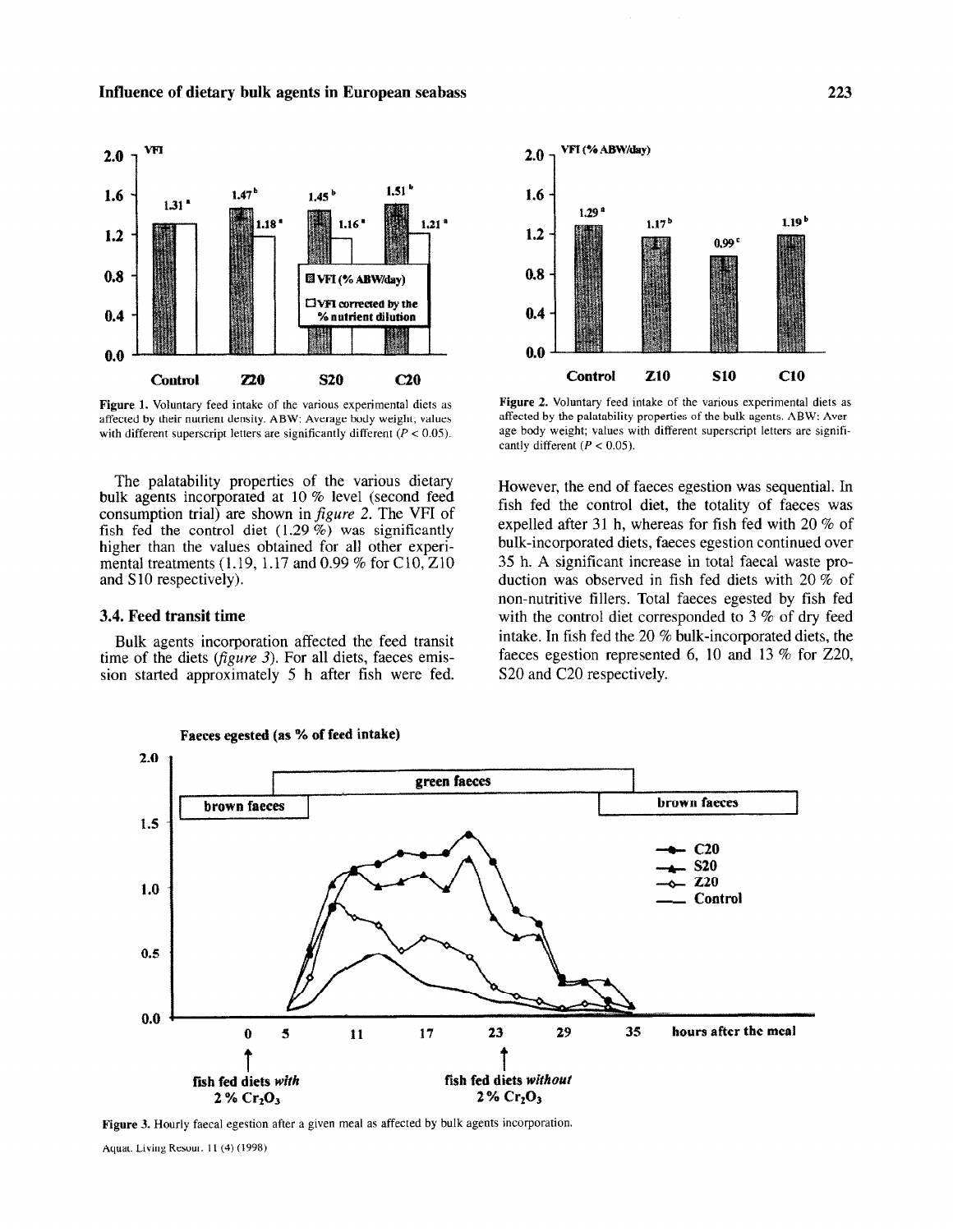# 4. DISCUSSION

The dietary incorporation of up to 20 % of the various bulk agents did not significantly affect the apparent digestibility of proteins in seabass. In this same species, Spyridakis et al. [35] found that the use of 15 % sodium alginate as a dietary binder negatively affected protein and lipid digestibility. Similarly, Storebakken [36] and Storebakken and Austreng [37] reported that increasing levels (2.5, 5 and 10 %) of alginate and guar gum in rainbow trout diets reduced protein and fat digestibility. Lanari et al. [ 191 tested the use of Cuban zeolites in rainbow trout diets and found that protein and dry matter digestibility was not influenced by zeolite incorporation at 2.5 and 5 % levels.

Our findings indicate that the dietary use of silica, cellulose or a natural zeolite as bulk agents at 10 and 20 % level had no adverse effect on seabass growth. The feed efficiency was negatively affected by the dietary use of bulk agents, but if the percent nutrient dilution of the diets is taken into account, the feed:gain ratio (FGR) values of fish fed the bulk-incorporated diets are similar to the FGR of fish fed the control diet. The growth rates observed in this study (ranging from 1.14 to 1.23 %) are in agreement with the earlier findings of Alliot et al.  $[1]$  and Métailler and Huelvan  $[21]$ , working with the same species and with fish of similar size.

Cellulose has been commonly used as a non-nutrient filler agent in fish nutrition studies; however, some controversy seems to persist about its level of dietary incorporation. Alliot et al. [1] reported that a 15  $\%$ level of cellulose incorporation did not influence seabass growth. For rainbow trout, no significant changes in growth performance were observed with up to a 30 % level of cellulose incorporation [5]. On the other hand, Hilton et al. [14] and Poston [24] observed, for the same species, a growth depression with a level of cellulose incorporation above  $\dot{8}$  %.

Silicates, more commonly known as bentonite, kaolin, zeolites and other clays, have been used in poultry and swine nutrition for many years. Some researchers have observed beneficial effects on growth, feed efficiency and nutrient utilization [22] while others have found negative or no growth response to these inert fillers [29, 33]. In fish nutrition, their use is rare and these alumino-silicates have been tested mostly as trace minerals supplements or as ammonia adsorbers in aquaculture effluent waters [11, 27]. According to Lanari et al. [19], the addition of zeolites (2.5 and  $\overline{5}$  %) to rainbow trout diets improved weight gain and feed efficiency. Similarly, Smith [34] also reported that rainbow trout, fed with diets which had up to 10 % incorporation of sodium bentonite, presented growth and feed efficiency improvement. The sence grown and rece emerging improvement. The use at a 5 and 10 % level of clinoptiolite (a natural zeolite) did not affect the growth of coho salmon [11].  $\mathbf{R}$  and  $\mathbf{R}$  is  $\mathbf{R}$  for  $\mathbf{R}$  found that the distance addition  $\frac{1}{2}$  solid beneficial beneficial beneficial beneficial beneficial beneficial beneficial beneficial beneficial beneficial beneficial beneficial beneficial beneficial beneficial beneficial beneficial beneficial benefic of sodium bentonite, at 5, 10 and 15  $%$  levels, reduced weight gain in rainbow trout. Moreover, fish fed the diet with 15 % sodium bentonite showed epithelial swelling of kidney tubules [26].

The addition of various inert fillers keeps the dietary protein/energy ratio constant but, by dilution, lowers the proportion of individual nutrients and energy. At 10 and 20 % levels, the incorporation of bulk agents did not affect protein retention values. Shiau and Liang [31] reported a better utilization of dietary protein when they tested agar supplementation at two dietary protein levels in hybrid tilapia. They suggested that this effect could be related to a slower feed passage time through the gastrointestinal tract, that might enhance overall nutrient absorption. However, it is important to recall that in our study, the apparent digestibility of protein was not affected by the dietary use of inert fillers.

In terms of whole-body composition, results show that, compared to the initial group, all treatments groups had decreased moisture content and increased fat content. No differences were found within experimental treatments. Bulk incorporation tended to reduce hepatosomatic and viscerosomatic indexes, but the variability of values was not clearly attributable to any dietary changes.

Dietary bulk incorporation, at 20 % level, significantly increased the voluntary feed intake (VFI) of seabass. However, if the percent dietary nutrient dilution is taken into account, corrected VFI values did not differ among experimental treatments. These results confirm the well-recognized idea that fish are able to adjust their voluntary feed intake to meet their energy requirements [4,6]. According to Bromley and Adkins [5], rainbow trout was able to compensate dietary nutrient dilution by  $\alpha$ -cellulose up to a 30 % level. However, fish failed to compensate their feed intake for higher levels  $(40 \text{ and } 50\%)$  of this indigestible filler.

In relation to the palatability properties of the different diets, the preliminary results obtained demonstrate that all the bulk agents (and particularly silica) negatively affected the voluntary feed intake. However, results from the growth trial (60 days) clearly indicate that there are no long term palatability problems, as fish fed bulk-incorporated diets increased their feed consumption. Besides the nutrient density and palatability of the diets, other factors such as environmental factors, physical properties of the feeds and feeding practices assume great importance in the regulation of voluntary feed intake [3, 16].

The main factors that influence feed transit time are temperature, fish size, feed intake, feed formulation and composition [12]. The majority of studies on this subject, report that the use of feeds containing high levels of indigestible fibres lead not only to a substantial increase in faecal egestion, but also to a decrease of feed transit time [5, 14, 241. Our results show an increase in total faecal output of fish fed the diets with 20 % bulk incorporation. Even without a precise measurement of the physical properties of faeces (such as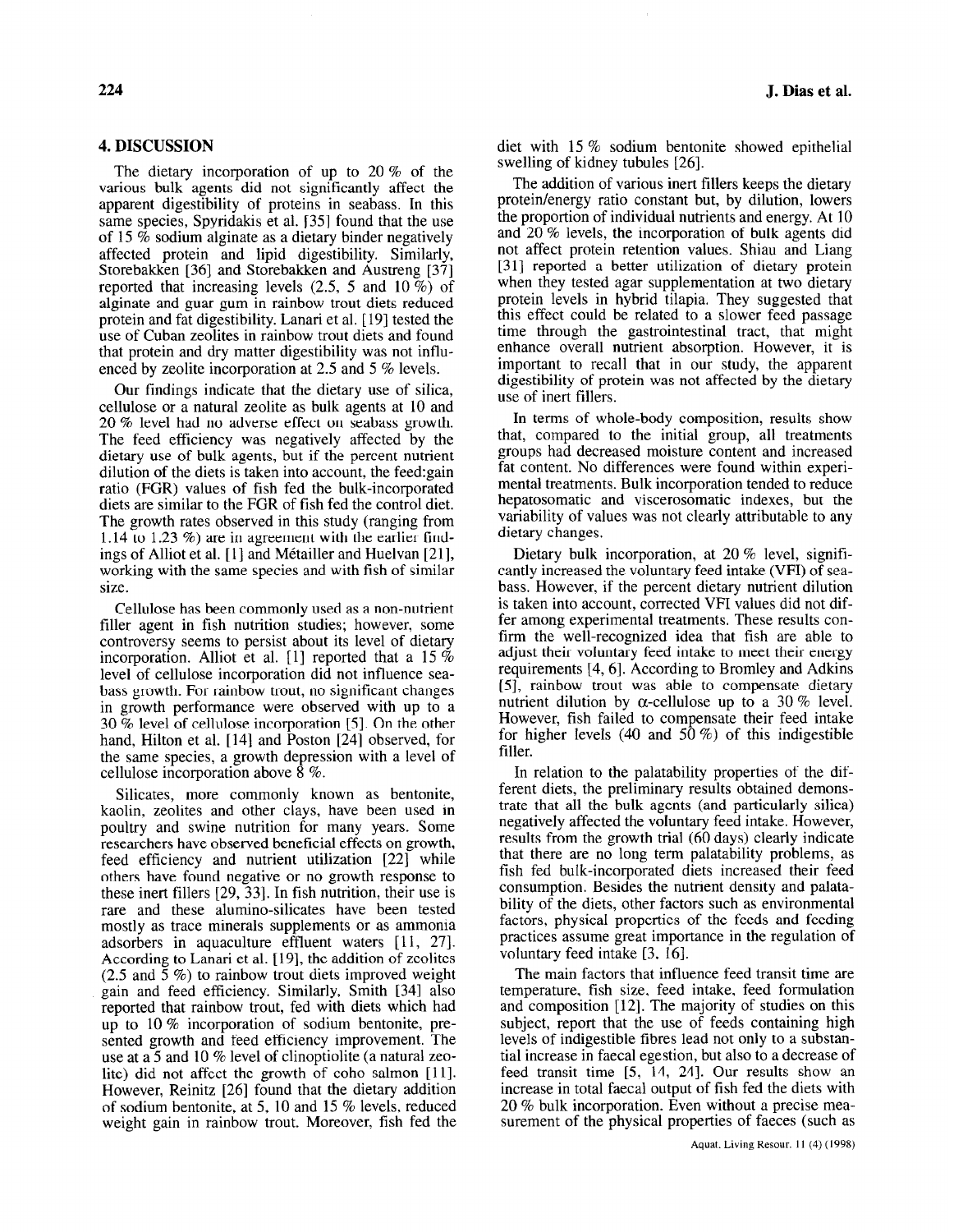#### Influence of dietary bulk agents in European seabass 225

firmness or settlement rate), the manipulation of faeces during collection showed that bulk agents incorporation increased faeces firmness. This increase of total faecal wastes is a major drawback in terms of environmental protection [17]. However, the aspects conceming the physical properties of faeces deserve further investigations, as an increase in faeces cohesion may enhance the efficiency of settlement and removal by suspended solids systems, particularly in recirculatedwater rearing conditions. Furthermore, due to their high cation exchange capacity for  $NH<sub>4</sub>$ , zeolites aroused some interest in fish nutrition as ammonia adsorbers in effluent waters. However, studies by Edsall and Smith [11] and Lanari et al. [19] failed to demonstrate any significant effect of dietary zeolites on reducing effluent water ammonia concentration.

In comparison to the control diet, the incorporation of the indigestible fillers, at 20 % level, modified the faecal egestion profile and increased feed transit time. In rainbow trout, the incorporation of a high-viscosity guar gum (up to a 8 % level) was found to delay stomach emptying time [36]. However, in the same study, this effect was not observed with a medium-high viscosity sodium alginate. On the other hand, Hilton et al. [14] reported that 10 and 20 % levels of  $\alpha$ -cellulose incorporation in rainbow trout diets, increased gastric evacuation rate. Similar findings have also been reported for tilapia fed high-carboxymethylcellulose diets [31] and for trout fed kaolin diluted diets [13]. These contradictory results on the effects of non-nutritive fillers incorporation on feed evacuation time in fish, are in some cases related to the different physicochemical properties of the various bulk agents tested [30]. Their properties, such as ion-binding or waterholding capacity, have a strong influence on solubility, gelling and viscosity of food during its passage through the gastrointestinal tract [37]. Furthermore, stomach pH seems to influence these properties and consequently, species differences in response to dietary inert fillers should also be taken into account.

# 5. CONCLUSION

This study is a preliminary approach to the use of high dietary levels of non-nutritive fillers in diets for European seabass. The dietary use of silica, cellulose or a natural zeolite as bulk agents, at 10 and 20 % level, had no adverse effect on protein digestibility, growth and feed utilization. Voluntary feed intake was affected by the inert fillers incorporation, but within the tested levels, fish were able to compensate the nutrient dilution. The incorporation at 20 % level of the various bulk agents increased total faecal egestion and delayed feed transit time. To fully evaluate the use of these dietary bulk agents, aspects concerning the settlement and removal of suspended solids in aquaculture effluent waters deserve further investigations.

### Acknowledgements

These results were presented during the III International Symposium on Nutritional Strategies and Management of Aquaculture Waste, Vila Real, Portugal, 2-4 October 1997. Authors wish to thank Dr S.J. Kaushik and Dr J. Guillaume for critical assessment of the work. J.D. was supported by a grant (BD 5615/95) from Junta Nacional de Investigação Científica e Tecnológica (JNICT), Portugal.

# **REFERENCES**

- $\begin{bmatrix} 1 & 0 & 0 \\ 0 & 0 & 0 \end{bmatrix}$  $\alpha$ lori $c_n$ , i asioureadu  $\alpha$ , redefici $\alpha$ , istude de l'apport calorique et du rapport calorico-azoté dans l'aliment du bar, Dicentrarchus labrax. Influence sur la croissance et la composition corporelle, in: Halver J.E., Tiews K. (Eds.), Proc. World Symp. on Finfish Nutrition and Fishfeed Technology, vol. I, Hamburg, Germany, 1979, pp. 241-251.
- $[2]$   $[2]$   $B$   $B$   $B$   $C$   $D$   $D$ ,  $E$ <sub>1</sub>,  $E$   $E$   $E$   $A$ ,  $A$  simplified Bolin D.W., King R.P., Klosterman E.W., A simplified method for the determination of chromic oxide  $(Cr_2O_3)$ when used as an index substance, Science 116 ( $1\overline{9}5\overline{2}$ ) 634–635.  $\frac{3.5}{2}$  bound T. Leatherland J.F., Circadian rhythms and  $\frac{3.5}{2}$
- Boujard T., Leatherland J.F., Circadian rhythms and feeding time in fishes, Environ. Biol. Fishes 35 (1992) 109-131.  $\frac{109 - 131}{900}$
- Boujard T., Médale F., Regulation of voluntary feed

feeders with diets containing two different protein/ reeders with diets containing two different proteins. energy ratios, Aquat. Living Resour.  $7(1994)$  211-215.

- [5] Bromley G., Adkins T.C., The influence of cellulose filler on feeding, growth and utilization of energy in rainbow trout, Salmo gairdneri Richardson, J. Fish Biol. 24 (1984) 235-244.  $[6]$  BIOI, 24 (1984) 233–244.<br>Feeding Strutters for rainbow trout and other
- $\mathcal{L}$  ho  $\mathcal{L}$ . Feeding systems for rainbow trout and other salmonids with reference to current estimates of energy and protein requirements, Aquaculture 100 (1992) 107-123.  $\frac{123.}{120.6}$
- Cho C.Y., Digestibility of feedstuffs as a major factor in $\tilde{K}$ aquaculture waste management, in: Kaushik S.J., Luquet P. (Eds.), Fish nutrition in practice, Inra éditions Les Colloques n° 61, France, 1993, pp. 365–374.
- [8] Cho C.Y., Hynes J.D., Wood K.R., Yoshida H.K., Quantitation of fish culture waste by biological (nutritional) and chemical (limnological) methods: the development of high nutrient dense (HND) diets, in: Cowey C.B., Cho C.Y. (Eds.), Nutritional strategies and aquaculture